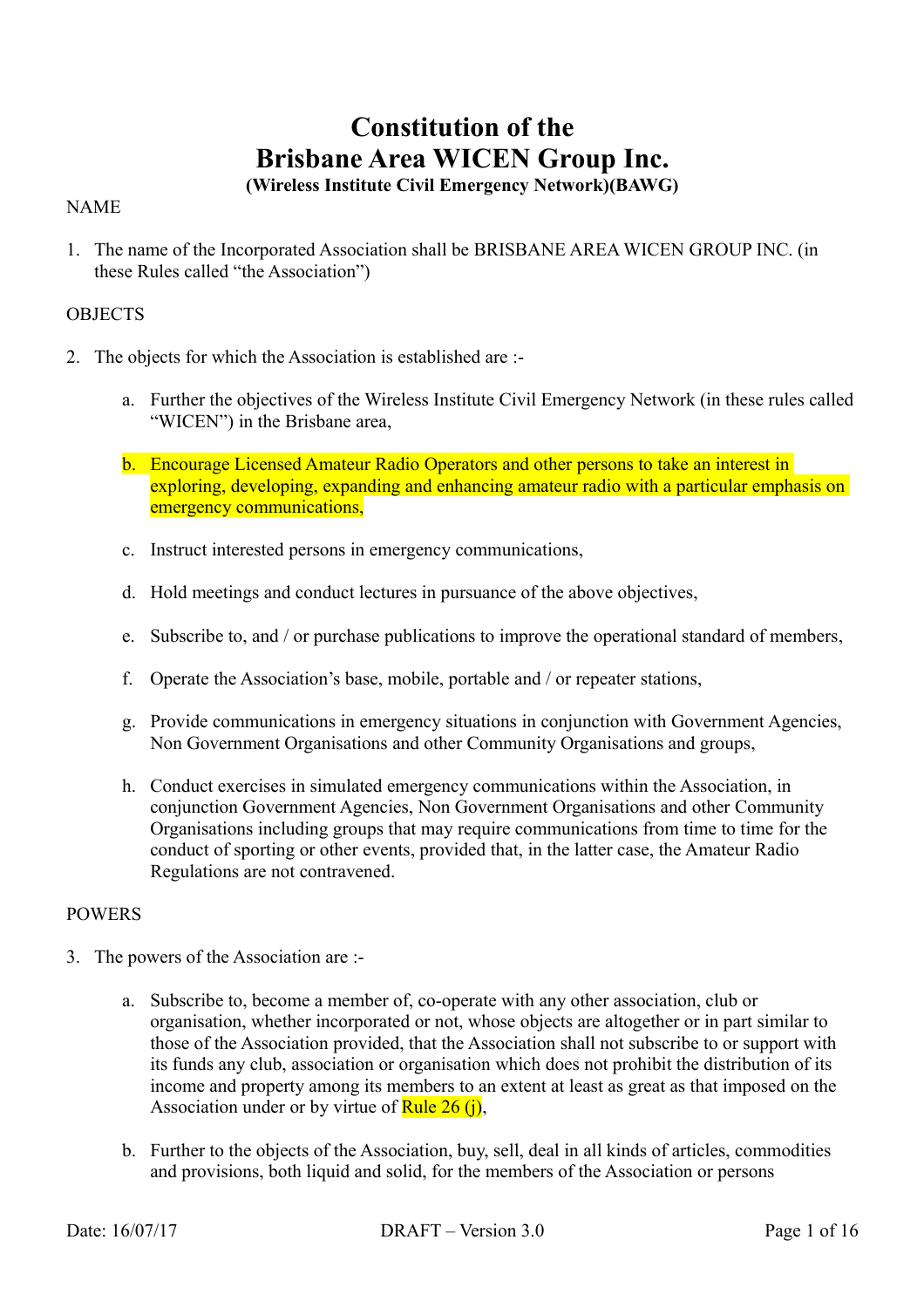frequenting the Association's premises,

- c. Purchase, take or lease in exchange, hire and otherwise acquire any lands, buildings, easements or property, real and personal, including any rights or privileges which may be requisite for the purposes of, or capable of being conveniently used in connection with, any of the objects of the Association. Provided that in case, the Association shall take or hold any property which may be subject to any trusts, the Association shall only deal with the same in such manner as is allowed by law having regard to such trusts,
- d. Enter into arrangements with any Government or Authority that are incidental or, conducive to the attainment of the objects and the exercise of the powers of the Association; to obtain from any such Government or Authority all rights, privileges and concessions which the Association may think it desirable to obtain; and to carry out, exercise and comply with such arrangements, rights, privileges and concessions,
- e. Appoint, employ, remove or suspend such managers, clerks, secretaries, servants, workmen and other persons as may be necessary or convenient for the purposes of the Association,
- f. Remunerate any person or body corporate for services rendered, or to be rendered, and whether by way of brokerage or otherwise in placing or assisting to place or guaranteeing the placing of any unsecured notes, debentures or other securities of the Incorporated Association or in the furtherance of its objects,
- g. Construct, improve, maintain, develop, work, manage, carry out, alter or control any houses, buildings, grounds, works or conveniences which may seem calculated directly or indirectly to advance the Association's interests, and to contribute to, subsidise or otherwise assist and take part in the construction, improvement, maintenance, development, working, management, carrying out, alteration or control thereof,
- h. Invest and deal with the money of the Association not immediately required in such manner as may from time to time be thought fit,
- i. Take, or otherwise acquire, hold shares, debentures or other securities of any company or body corporate,
- j.
- j.i. Furtherance of the objects of the Association, to lend and advance money or give credit to any person or body corporate.
- j.ii. Guarantee and give guarantees or indemnities for the payment of money or the performance of contracts or obligations by any person or body corporate, and otherwise to assist any person or body corporate,
- k.
- k.i. Borrow or raise money, either alone or jointly with any other person or legal entity in such manner as may be thought proper and whether upon fluctuating advance account or overdraft or otherwise to represent or secure any moneys.
- k.ii. Further advances, borrowed or to be borrowed alone or with others as aforesaid by notes secured or unsecured, debentures or debenture stock perpetual or otherwise.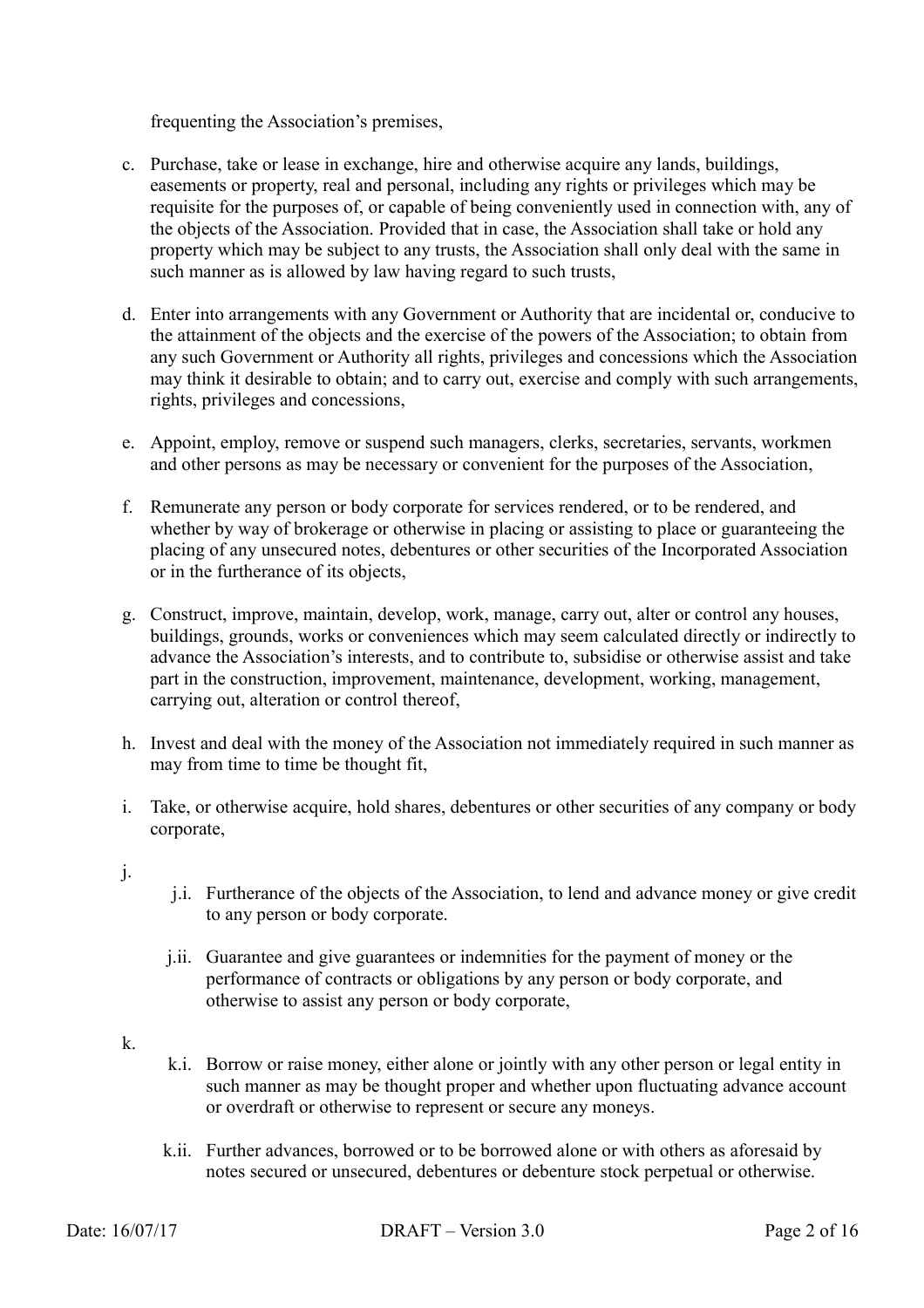- k.iii. By mortgage, charge, lien or other security upon the whole or any part of the Incorporated Association's property or assets present or future and to purchase, redeem or pay-off any such securities,
- l. Draw, make, accept, endorse, discount, execute and issue promissory notes, bills of exchange, bills of lading and other negotiable or transferable instruments,
- m. Further of the objects of the Association to sell, improve, manage, develop, exchange, lease, dispose of, turn to account or otherwise deal with all or part of the property and rights of the **Association**
- n. Take or hold mortgages, liens or charges, to secure payment of the purchase price, or any unpaid balance of the purchase price, of any part of the Association's property of whatsoever kind sold by the Association, or any money due to the Association from purchasers and others,
- o. Take any gift of property whether subject to any special trust or not, for any one or more of the objects of the Association but subject always to the proviso in Rule  $3(d)$ ,
- p. Initiate such steps by personal or written appeals, public meetings or otherwise, as may from time to time be deemed expedient, for the purpose of procuring contributions to the funds of the Association, in the shape of donations, annual subscriptions or otherwise,
- q. Print and publish any newspapers, periodicals, books or leaflets that the Association may think desirable for the promotion of its objects,
- r. Advance the objects of the Association to amalgamate with any one or more Incorporated Associations having objects altogether or in part similar to those of the Association and which shall prohibit the distribution of its or their income and property among its or their members to an extent at least as great as that imposed upon the Association under or by virtue of Rule 26 (j),
- s. Continue the objects of the Association to purchase or otherwise acquire and undertake all or any part of the property, assets, liabilities and engagements of any one or more of the incorporated associations with which the Association is authorised to amalgamate,
- t. Enhance the objects of the Association to transfer all or any part of the property, assets, liabilities and engagements of the Association to any one or more of the Incorporated Associations with which the Association is authorised to amalgamate,
- u. Make donations for patriotic, charitable or community purposes,
- v. Transact any lawful business in aid of the Commonwealth of Australia in the prosecution of any war in which the Commonwealth of Australia is engaged,
- w. Do all such other things as are incidental or conducive to the attainment of the objects and the exercise of the powers of the Association.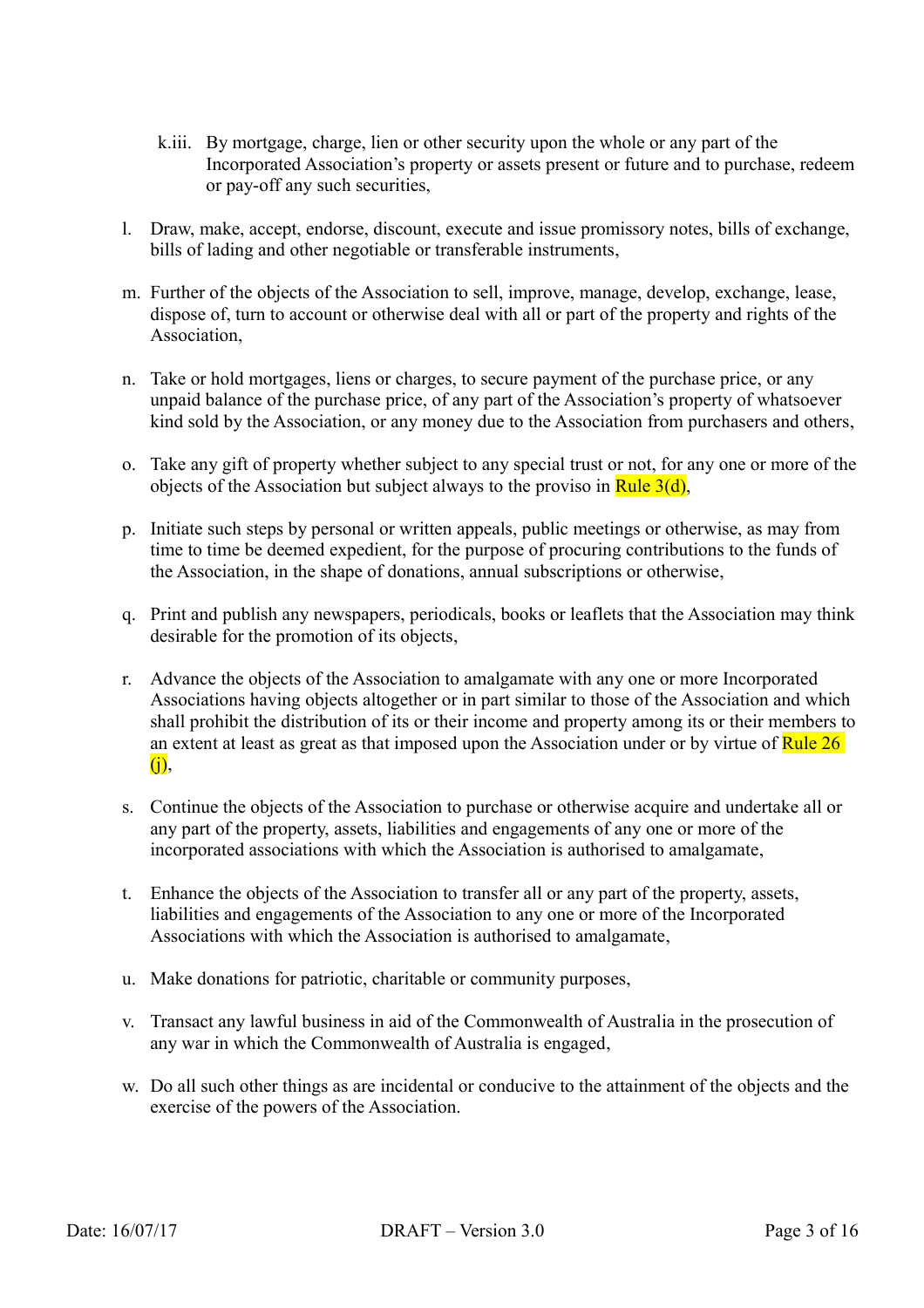#### CLASSES OF MEMBERS

- 4.
- a. The membership of the Association shall consist of the following classes of members:
	- a.i. Ordinary Members.
	- a.ii. Associate Members.
	- a.iii. Life Members.
	- a.iv. Honorary Members.
- b. Any person, who is not a minor as defined in Section 17 of the *[Law Reform Act 1995](https://www.legislation.qld.gov.au/LEGISLTN/CURRENT/L/LawReformA95.pdf)*, and who holds an Amateur Operator's Certificate of Proficiency as defined in the *[Radiocommunications Act 1992](http://www.comlaw.gov.au/Details/C2011C00072)* (the Act) or its successor/s and issued by the authorised regulatory authority within the Commonwealth of Australia; or an equivalent qualification recognised by the regulatory authority within the Commonwealth of Australia, may apply to the Association to become an Ordinary Member.
- c. The number of Ordinary Members is unlimited.
- d. An Ordinary Member is entitled to vote at any meeting of the Association.
- e. A person who is interested in radio communications may apply for Associate Membership of the Association who;
	- e.i. Is a minor, as defined in Section 17 of the *[Law Reform Act 1995](https://www.legislation.qld.gov.au/LEGISLTN/CURRENT/L/LawReformA95.pdf)*, irrespective whether they do or do not hold an Amateur Operator's Certificate of Proficiency as per Rule 4.b.
	- e.ii. Is not a minor as defined in Section 17 of the *[Law Reform Act 1995](https://www.legislation.qld.gov.au/LEGISLTN/CURRENT/L/LawReformA95.pdf)* and who does not hold an Amateur Operator's Certificate of Proficiency as per Rule 4.b.
- f. An Associate Member or Honorary Member may not vote on any motion at any meeting of the association.
- g. The number of Associate Members shall not exceed the number of Ordinary Members.
- h. The number of Life Members who may be appointed in any one financial year shall be limited to two, and to qualify for appointment, a person must have rendered outstanding service to the Association. Appointment to Life Membership shall be made pursuant to a recommendation of the Management Committee, subsequently ratified at a General Meeting by a majority of the members present. A Life Member, who holds an amateur operator's certificate of proficiency or equivalent, shall be entitled to vote at an Annual, or Extraordinary, or General Meeting of the Association.
- i. Honorary Members may be any person who volunteers to assist, or who is requested to do so by the Management Committee or by a member authorised by the Committee via an appropriate By-Rule. The Honorary Membership terminates when the person so appointed either ceases his or her duties with the Association or at the termination of the emergency or exercise.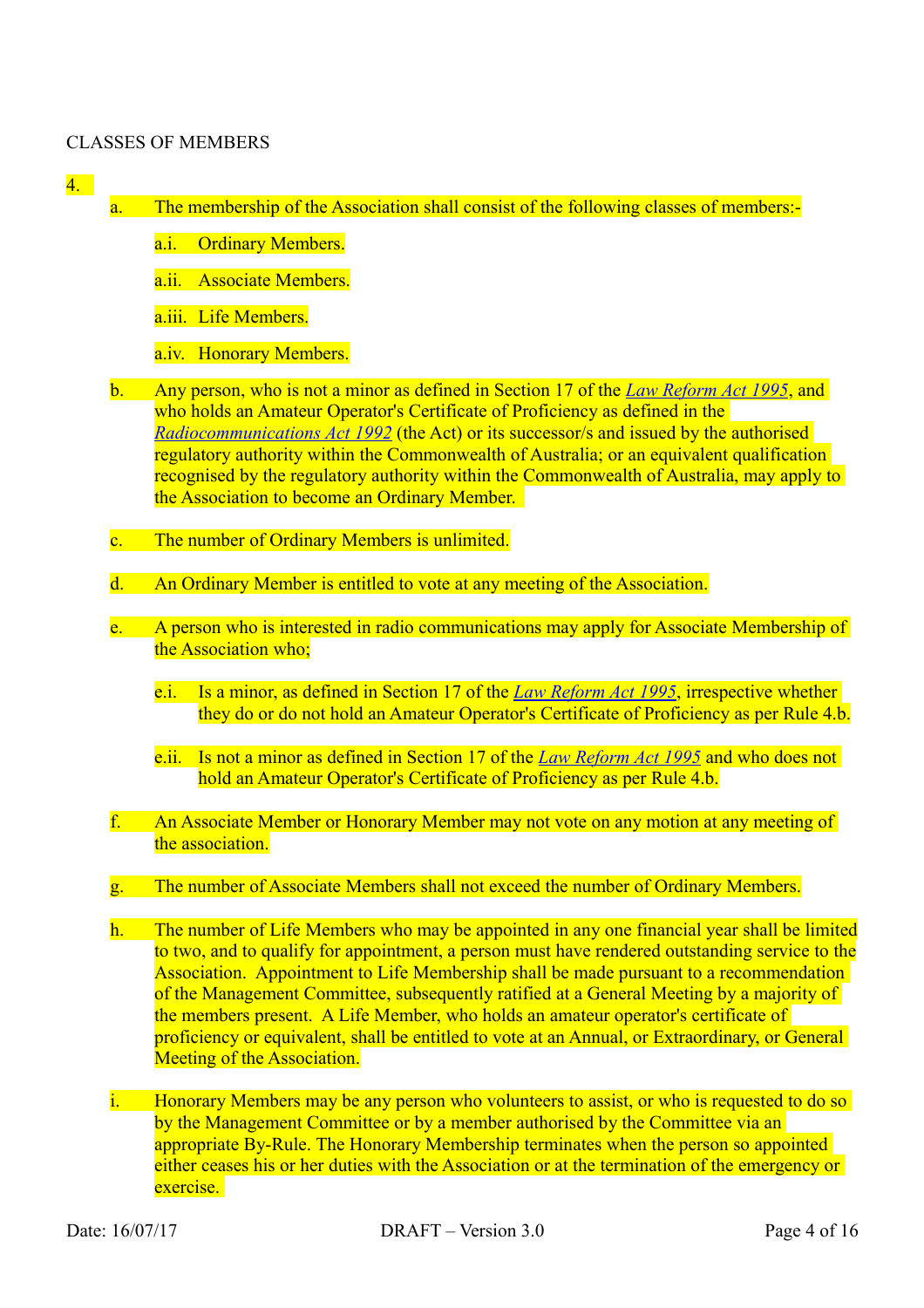# **MEMBERSHIP**

5.

Every applicant for all classes of membership of the Association shall be proposed by one member of the Association and seconded by another member. The application for membership shall be made in writing, signed by the applicant, proposer and seconder, and shall be in such form as the Management Committee from time to time prescribes.

#### MEMBERSHIP FEES.

- 6.
- a. The membership fee for each class of membership shall be such sum as the members shall determine from time to time at any general meeting.
- b. The membership fees for each class of membership shall be payable at such time and in such manner as the Management Committee determines.
- c. The membership fee for Associate **Members** shall not exceed fifty percent of the fee for **Ordinary Members.**
- d. Should it be deemed necessary, the Annual General Meeting may determine that a special levy be instituted for the following year, provided that such levy shall not exceed the annual fee for Ordinary Members.
- e. The Annual General Meeting may determine the fee, if any, that shall be charged as an entry fee for new members, and those renewing membership after a lapse of more than six months.
- f. All annual fees become due and payable on the first day of July in each year and provided that the prescribed fees are paid before the first day of October of the same year, the member shall be deemed to be financial.
- g. The membership year shall be from the first day of July to the last day of June the following year.

# ADMISSION AND REJECTION OF MEMBERS.

- 7.
- a. At the next meeting of the Management Committee after the receipt of any application and the fee applicable for any class of membership, such application shall be considered by the Management Committee, who shall determine upon the admission or rejection of the applicant.
- b. Any applicant who receives a majority of the votes of the members of the Management Committee present at the meeting at which such application is being considered shall be accepted as a member to the class of membership applied.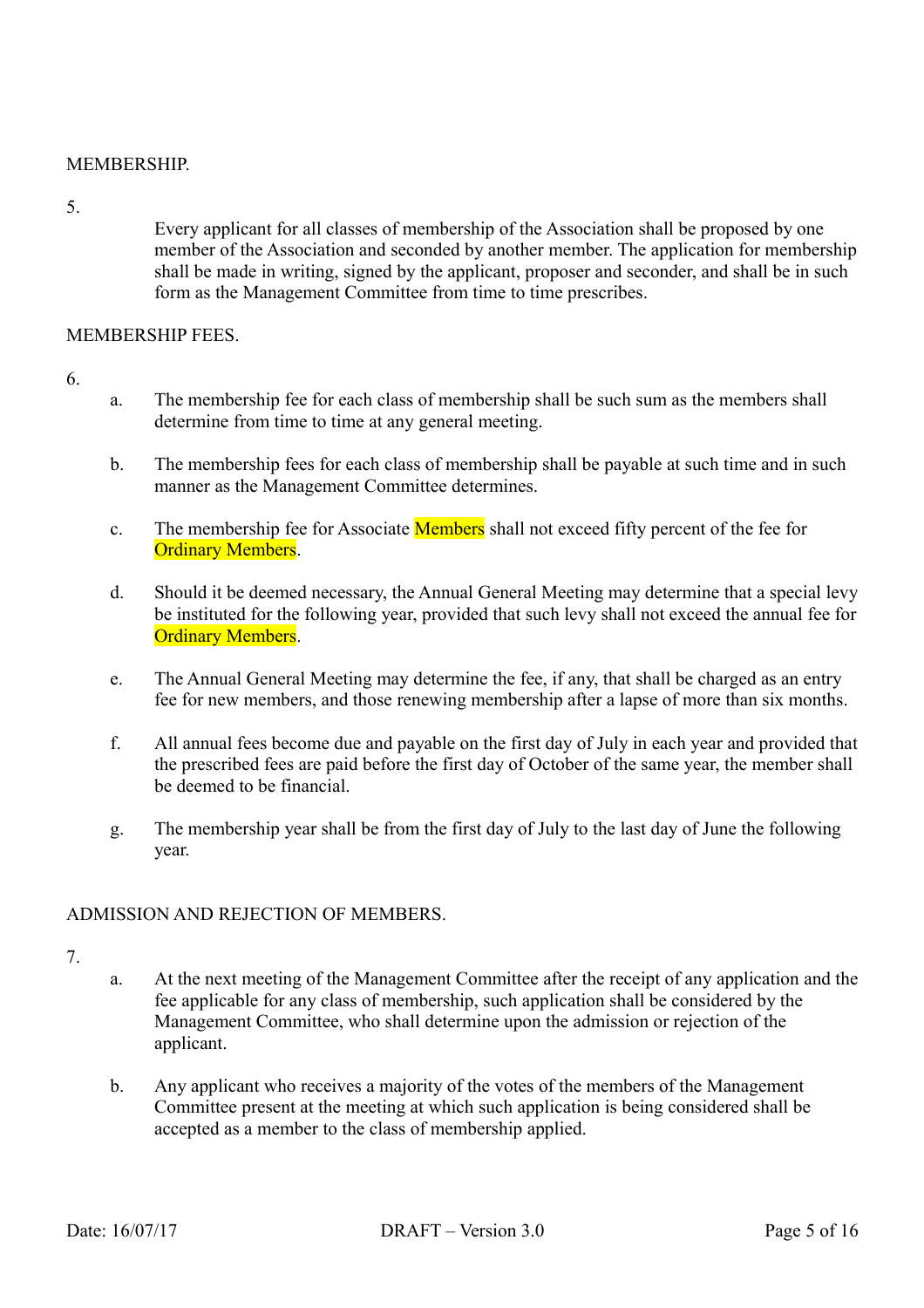c. Upon the acceptance or rejection of an application for any class of membership, the Secretary shall forthwith give the applicant notice in writing of such acceptance or rejection.

#### TERMINATION OF MEMBERSHIP.

8.

- a. A member may resign from the Association at any time by giving notice in writing to the Secretary. Such resignation shall take effect at the time such notice is received by the Secretary unless a later date is specified in the notice when it shall take effect on that later date.
- b. If a member :–
	- b.i. Is convicted of an indictable offence, or
	- b.ii. Fails to comply with any of the provisions of these Rules, or
	- b.iii. Has membership fees in arrears of three months or more, or
	- b.iv. Conducts themselves in a manner injurious or prejudicial to the character or interests of the Association,

The Management Committee shall consider whether their membership shall be terminated.

c. The member concerned shall be given a full and fair opportunity of presenting their case and if the Management Committee resolves to terminate their membership it shall instruct the Secretary to advise the member in writing accordingly.

# APPEAL AGAINST THE REJECTION OR TERMINATION OF MEMBERSHIP.

- 9.
- a. A person whose application has been rejected or whose membership has been terminated may within one month of receiving written notification thereof, lodge with the Secretary written notice of their intention to appeal against the decision of the Management Committee.
- b. Upon receipt of a notification of intention to appeal against rejection or termination of membership, the Secretary shall convene, within three months of the date of receipt by their of such notice, a general meeting to determine the appeal. At any such meeting the applicant shall be given the opportunity to completely present their case and the Management Committee or those members thereof who rejected the application for membership or terminated the membership subsequently shall likewise have the opportunity of presenting its or their case. The appeal shall be determined by the vote of the members present at such meeting.
- c. Where a person whose application is rejected, does not appeal against the decision of the Management Committee within the time prescribed by these rules or so appeals but the appeal is unsuccessful, the Secretary shall forthwith refund the amount of any fee paid.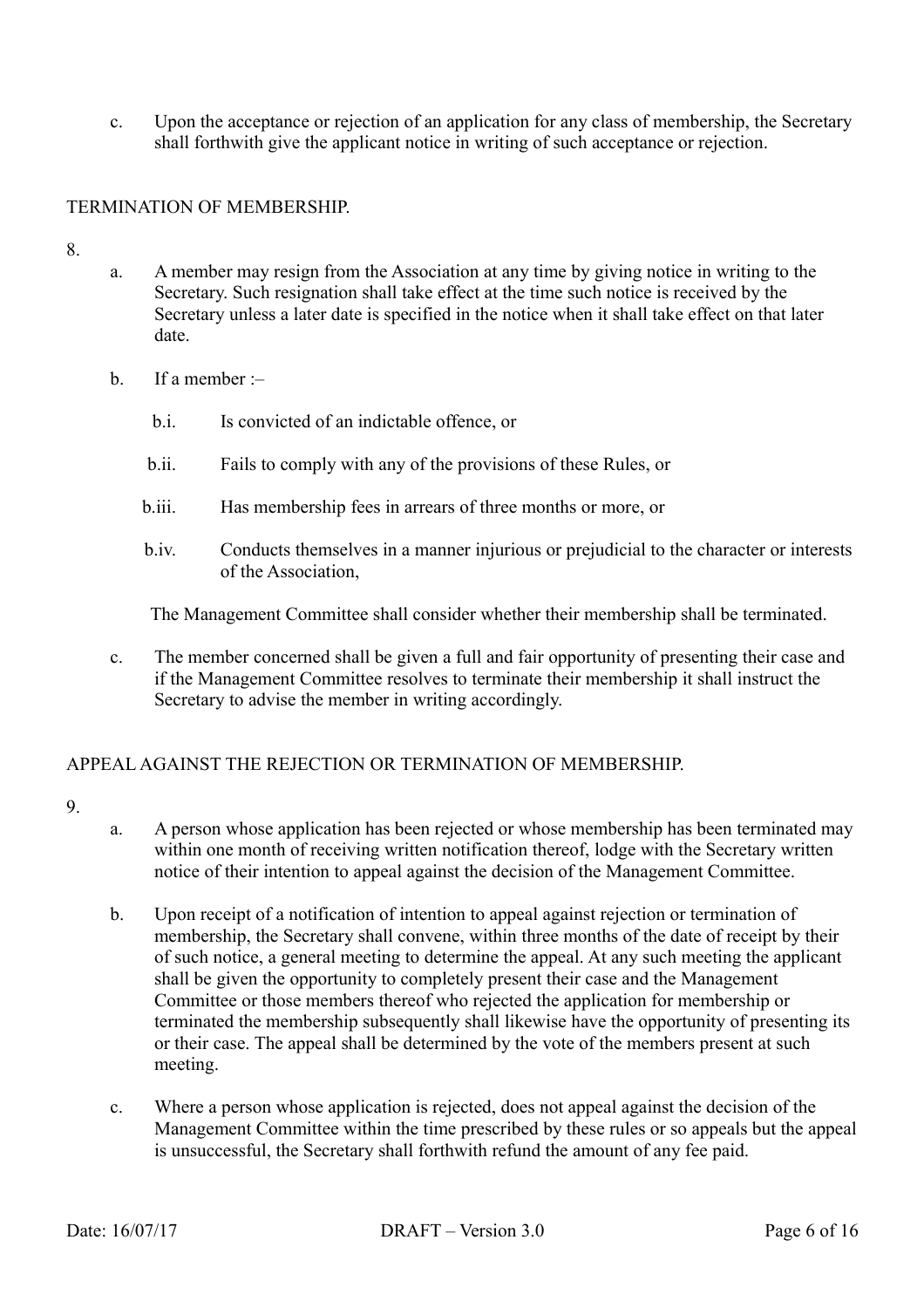#### REGISTER OF MEMBERS.

10.

- a. The Management Committee shall cause a  $\mathbf{R}$  egister to be kept in which shall be entered the names and residential addresses of all persons admitted to membership of the Association and the dates of their admission.
- b. Particulars shall also be entered into the register of deaths, resignations, terminations and reinstatements of membership and any further particulars as the Management Committee or the members at any general meeting may require from time to time.
- c. The register shall be open for inspection at all reasonable times by any member who previously applies to the Secretary for such inspection.

#### MEMBERSHIP OF THE MANAGEMENT COMMITTEE

- 11.
- a. The Management Committee of the Association shall consist of an Executive, consisting of the President, Vice President, Secretary, Treasurer, of whom three shall be eligible to vote as per Rule 4, and such numbers of Non-Executive Members, of whom the majority shall be eligible to vote as per Rule 4, as the Members of the Association at any General Meeting may from time to time elect or appoint.
- b. At the Annual General Meeting of the Association, all the members of the Management Committee for the time being shall retire from office, but shall be eligible upon nomination for re-election.
- c. The election of officers and other members of the Management Committee shall take place in the following manner :–
	- c.i. Any two members of the Association shall be at liberty to nominate any other member to serve as an officer or other member of the Management Committee,
	- c.ii. The nomination, which shall be in writing and signed by the member and their proposer and seconder, shall be lodged with the Secretary at least fourteen days before the Annual General Meeting at which the election is to take place,
	- c.iii. A list of the candidates' names in alphabetical order, with the proposers' and seconders' names, shall be posted in a conspicuous place in the office or usual place of meeting of the Association for at least seven days immediately preceding the Annual General Meeting,
	- c.iv. Balloting lists shall be prepared (if necessary) containing the names of the candidates in alphabetical order, and each member present at the Annual General Meeting shall be entitled to vote for any number of such candidates not exceeding the number of vacancies,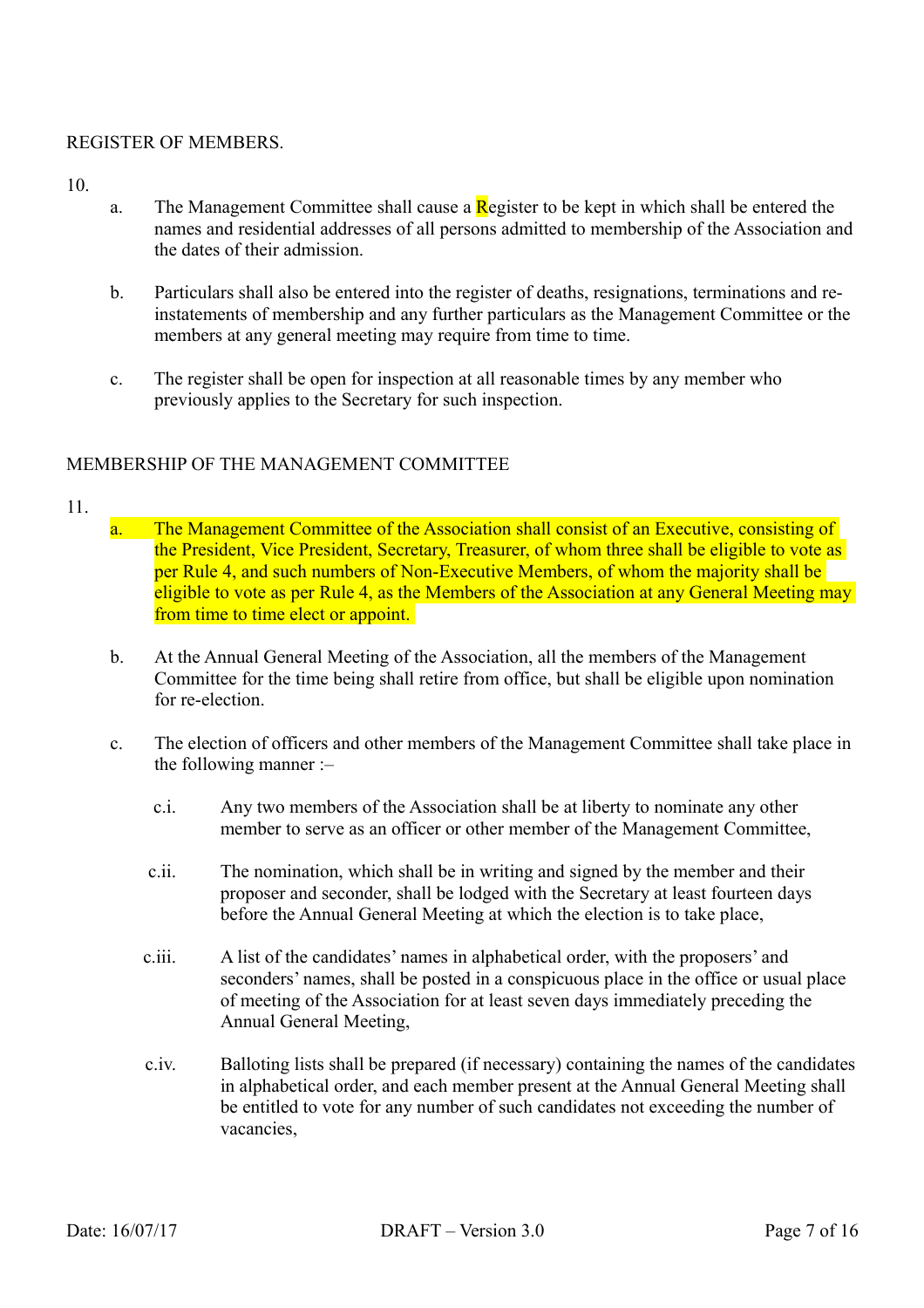- c.v. Should at the commencement of such meeting there be an insufficient number of candidates nominated, nominations may be taken from the floor of the meeting.
- d. Any member of the Management Committee may resign from membership of the Management Committee at any time by giving notice in writing to the Secretary but such resignation shall take effect at the time such notice is received by the Secretary unless a later date is specified in the notice when it shall take effect on that later date or such member may be removed from office at a general meeting of the Association where that member shall be given the opportunity to fully present their case. The question of removal shall be determined by the vote of the members present at such a general meeting.

# VACANCIES ON THE MANAGEMENT COMMITTEE.

- 12.
- a. The Management Committee shall have power at any time to appoint any member of the Association to fill any casual vacancy on the Management Committee until the next Annual General Meeting.
- b. The continuing members of the Management Committee may act notwithstanding any casual vacancy in the Management Committee, but if and so long as their number is reduced below the number fixed by or pursuant to these Rules as the necessary quorum of the Management Committee, the continuing member or members may act for the purpose of increasing the number of members of the Management Committee to that number or of summoning a general meeting of the Association, but for no other purpose.

# FUNCTIONS OF THE MANAGEMENT COMMITTEE.

- 13.
- a. Except as otherwise provided by these Rules and subject to the resolutions of the members of the Association carried at any general meeting, the Management Committee :
	- a.i. Shall have the general control and management of the administration of the affairs, property and funds of the Association, and
	- a.ii. Shall have the authority to interpret the meaning of these Rules and any matter relating to the Association on which these rules are silent.
- b. The Management Committee may exercise all the powers of the Association :
	- b.i. Borrow or raise or secure the payment of money in such manner as the members of the Association may think fit and secure the same or the payment or performance of any debt, liability, contract, guarantee or other engagement incurred or to be entered into by the Association in any way and in particular by the issue of debentures, perpetual or otherwise, charged upon all or any of the Association's property, both present and future, and to purchase, redeem or pay off any such securities.
	- b.ii. Borrow money from members at a rate of interest not exceeding interest at the rate for the time being charged by bankers in Brisbane, Queensland, Australia, for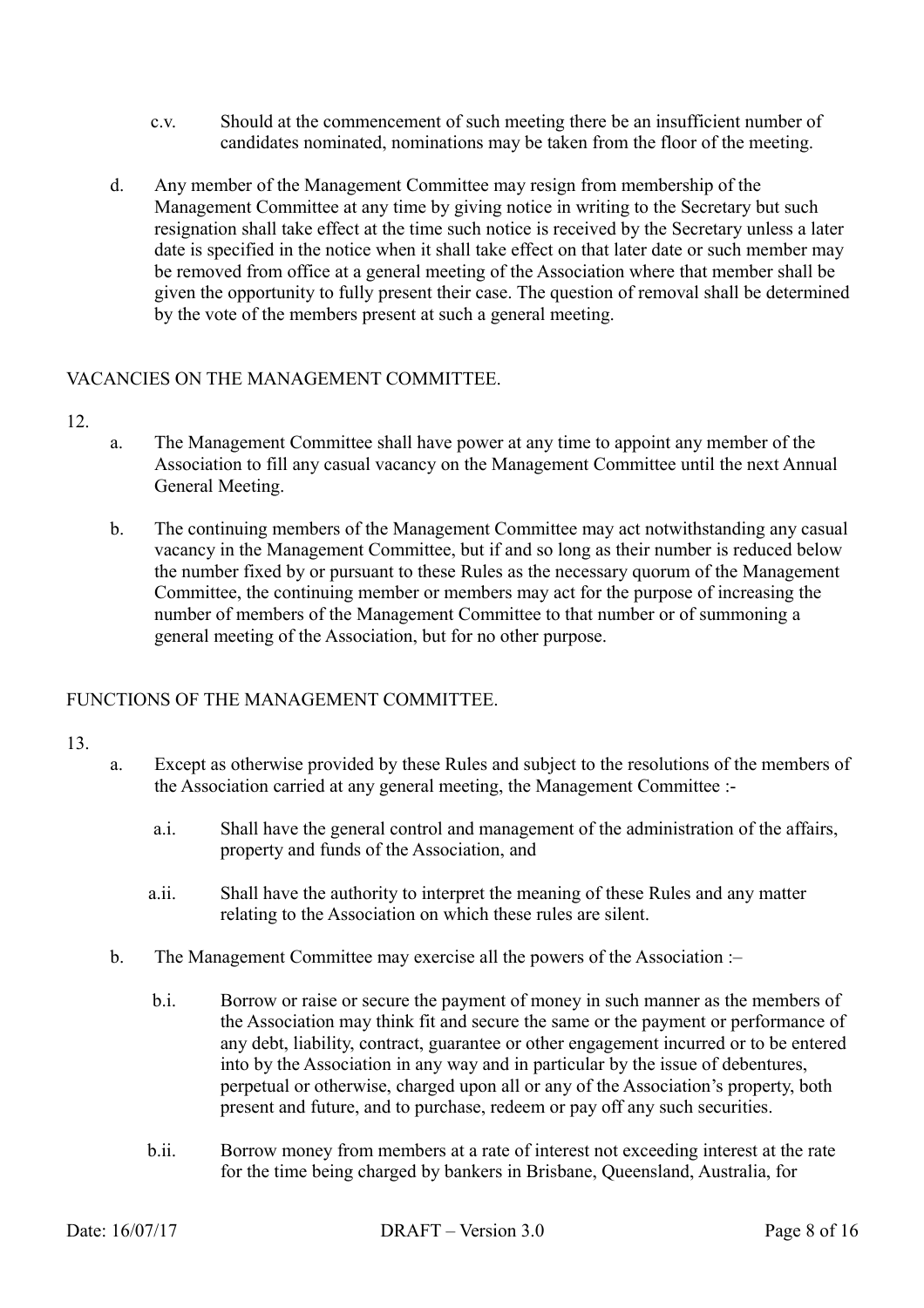overdrawn accounts on money lent, whether the term of the loan be short or long, and to mortgage or charge its property or any part thereof and to issue debentures and other securities, whether outright or as security for any debt, liability or obligation of the Association, and to pay off any such securities, and

b.iii. Invest in such manner as the members of the Association may from time to time determine.

# MEETINGS OF THE MANAGEMENT COMMITTEE.

- a. The Management Committee shall meet at least four times per annum to exercise its functions.
- b. A Special Meeting of the Management Committee shall be convened by the Secretary on the requisition in writing signed by not less than one-third of the members of the Management Committee, which requisition shall clearly state the reasons why such special meeting is being convened and the nature of the business to be transacted thereat.
- c. At every meeting of the Management Committee a simple majority of a number equal to the number of members elected and / or appointed to the Management Committee as at the close of the last general meeting of the members, shall constitute a quorum.
- d. Subject as previously provided in this rule, the Management Committee may meet together and regulate its proceedings as it thinks fit, provided that questions arising at any meeting of the Management Committee shall be decided by a majority of votes and, in the case of equality of votes, the question shall be deemed to be decided in the negative.
- e. A member of the Management Committee shall not vote in respect of any contract or proposed contract with the Association in which they are interested, or any matter arising there-out, and if they do so vote, their vote shall not be counted.
- f. Not less than fourteen days notice shall be given by the Secretary to the members of the Management Committee of any special meeting of the Management Committee. Such notice shall clearly state the nature of the business to be discussed thereat.
- g. The President shall preside as Chair at every meeting of the Management Committee, or if there is no President, or if at any meeting the President is not present within ten minutes after the time appointed for holding the meeting, the Vice President shall be Chair or if the Vice President is not present at the meeting, then the members may choose one of their number to be Chair of the meeting.
- h. If within half an hour from the time appointed for the commencement of a Management Committee meeting, a quorum is not present, the meeting, if convened on the requisition of members of the Management Committee, shall lapse. In any other case it shall stand adjourned to the same day in the next week at the same time and place, or to such other day and at such other time and place as the Management Committee may determine, and if at the adjourned meeting a quorum is not present within half an hour from the time appointed for the meeting, the meeting shall lapse.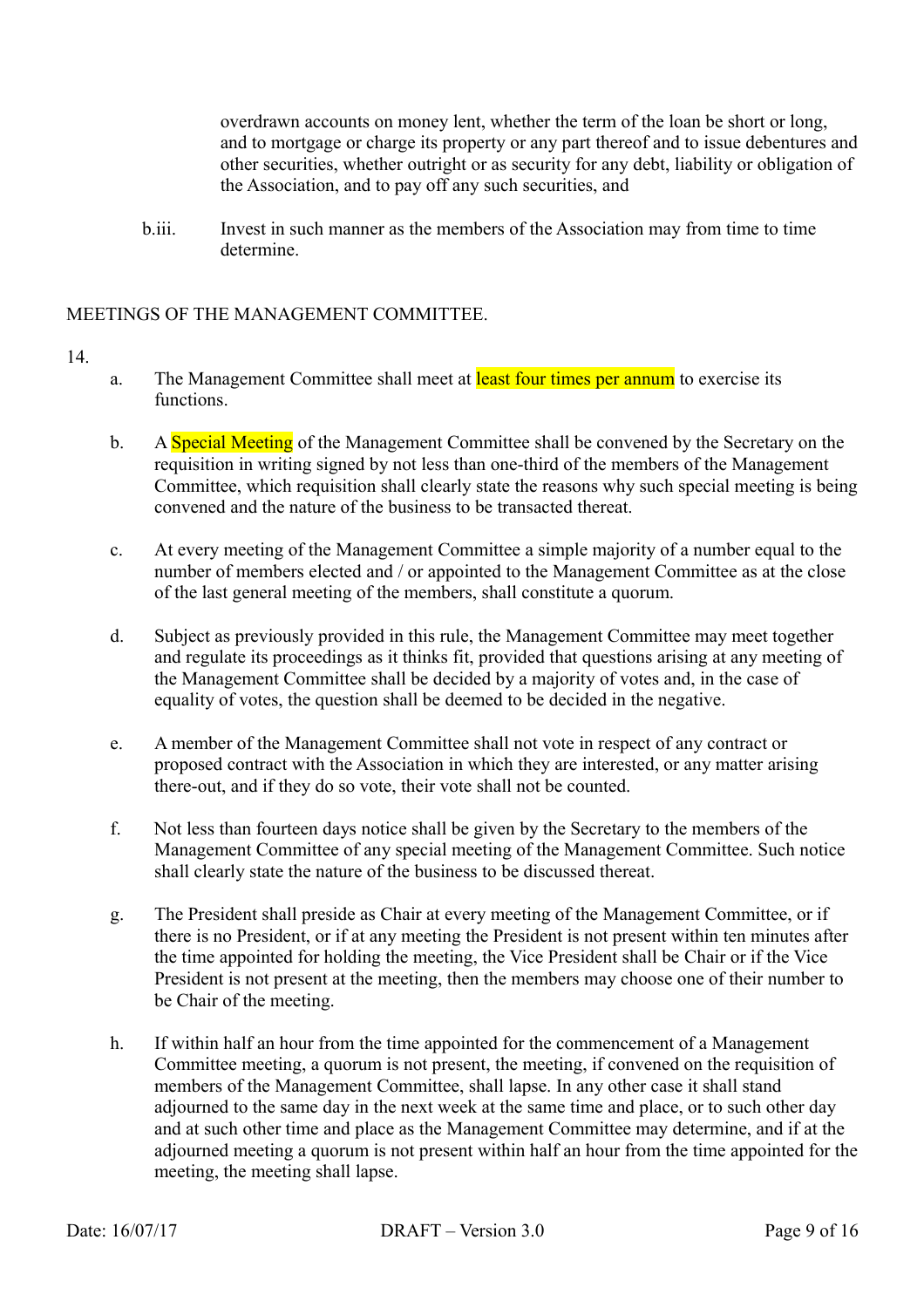#### 15.

- a. The Management Committee may delegate any of its powers to an individual member or members or to a sub-committee or sub-committees consisting of such members of the Association as the Management Committee thinks fit. Any individual/s or sub-committee/s so authorised shall exercise of the powers, so delegated, conforming to any conditions that may be imposed on it by the Management Committee either directly via instruction or via an appropriate By-Law, to make recommendations to the Management Committee. The Management Committee reserves the right to rescind such delegation/s at any time. The Management Committee may not be bound by the recommendations made by such individual/s or sub-committee/s.
- b. A sub-committee may elect a Chair of its meetings. If no such Chair is elected, or if at any meeting the Chair is not present within ten minutes after the time appointed for holding the meeting, the members present may choose one of their number to be Chair of the meeting.
- c. A sub-committee may meet and adjourn as it thinks proper. Questions arising at any meeting shall be determined by a majority of votes of the members present and, in the case of an equality of votes, the question shall be deemed to be decided in the negative.
- 16. All acts done in any meeting of the Management Committee or of a sub-committee or by any person acting as a member of the Management Committee shall, notwithstanding that it is afterwards discovered that there was some defect in the appointment of any such member of the Management Committee or person acting as aforesaid, or that the members of the Management Committee or any of them were disqualified, be as valid as if every such person had been duly appointed and was qualified to be a member of the Management Committee.
- 17. A resolution in writing signed by all the members of the Management Committee for the time being entitled to receive notice of a meeting of the Management Committee shall be as valid and effectual as if it had been passed at a meeting of the Management Committee duly convened and held. Any such resolution may consist of several documents in like form, each signed by one or more members of the Management Committee.

# ANNUAL GENERAL OR GENERAL MEETINGS.

- a. The Annual General Meeting shall be held within three months of the close of the financial year.
- b. The business to be transacted at every Annual General Meeting shall be :
	- b.i. The receiving of the Management Committee's report including the statement of income and expenditure, assets, liabilities, mortgages, charges and securities affecting the property of the Association for the preceding financial year,
	- b.ii. If required, the receiving of the auditor's report upon the books and accounts for the preceding financial year,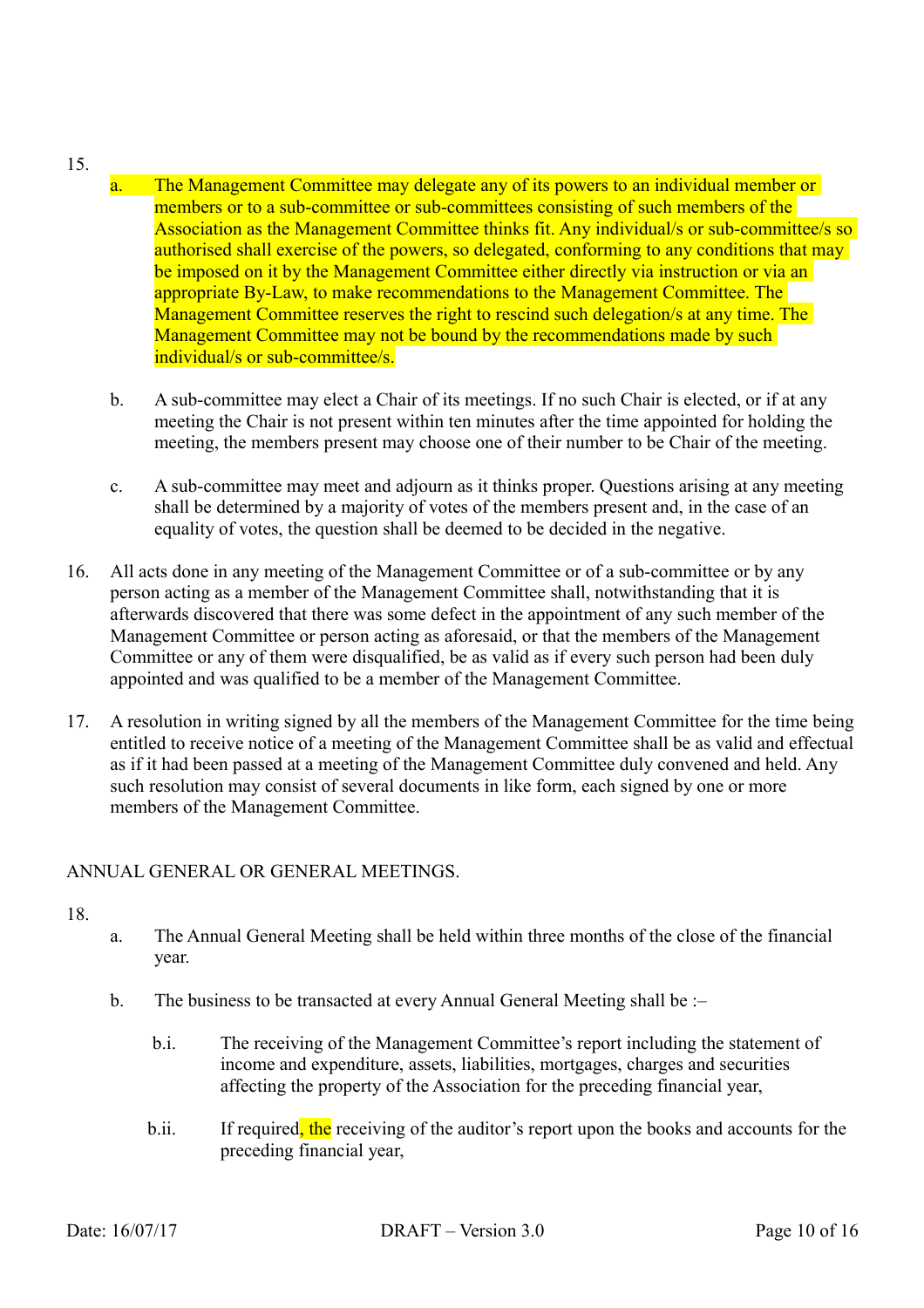- b.iii. The election of members of the Management Committee, and
- b.iv. If required, the appointment of an auditor.
- 19. The Secretary shall convene a special general meeting :–
	- a. When directed to do so by the Management Committee, or
	- b. On the requisition in writing signed by not less than one-third of the members presently on the Management Committee, or not less than the number of ordinary members of the Association which equals double the number of members presently on the Management Committee plus one. Such requisition shall clearly state the reasons why such special general meeting is being convened and the nature of the business to be transacted thereat, or
	- c. On being given a notice in writing of an intention to appeal against the decision of the Management Committee to reject an application for membership or to terminate the membership of any person.

- a. At any **General Meeting**, the number of members required to constitute a quorum shall be double the number of members, presently on the Management Committee, plus one.
- b. No business shall be transacted at any general meeting unless a quorum of members is present at the time when the meeting proceeds to business. For the purposes of this rule "member" includes a person attending as a proxy or as representing a corporation which is a member.
- c. If within half an hour from the time appointed for the commencement of a General Meeting a quorum is not present, the meeting, if convened upon the requisition of members of the Management Committee or the Association, shall lapse. In any other case it shall stand adjourned to the same day in the next week at the same time and place, or to such other day and at such other time and place as the Management Committee may determine, and if at the adjournment meeting a quorum is not present within half an hour from the time appointed for the meeting, the members present shall be a quorum.
- d. The Chair may, with the consent of any meeting at which a quorum is present (and shall if so directed by the meeting), adjourn the meeting from time to time and from place to place. No business shall be transacted at any adjourned meeting other than the business left unfinished at the meeting from which the adjournment took place. When a meeting is adjourned for thirty days or more, notice of the adjourned meeting shall be given as in the case of an original meeting. Save as aforesaid it shall not be necessary to give any notice of an adjournment or of the business to be transacted at an adjourned meeting.
- 21.
- a. The Secretary shall convene all **General Meetings** of the Association by giving not less than 14 days notice of any such meeting to the members of the Association.
- b. The manner by which such notice shall be given, shall be determined by the Management Committee, provided that notice of any meeting convened for the purpose of hearing and determining the appeal of a member against the rejection or termination of their membership by the Management Committee, shall be given in writing. Notice of a General Meeting shall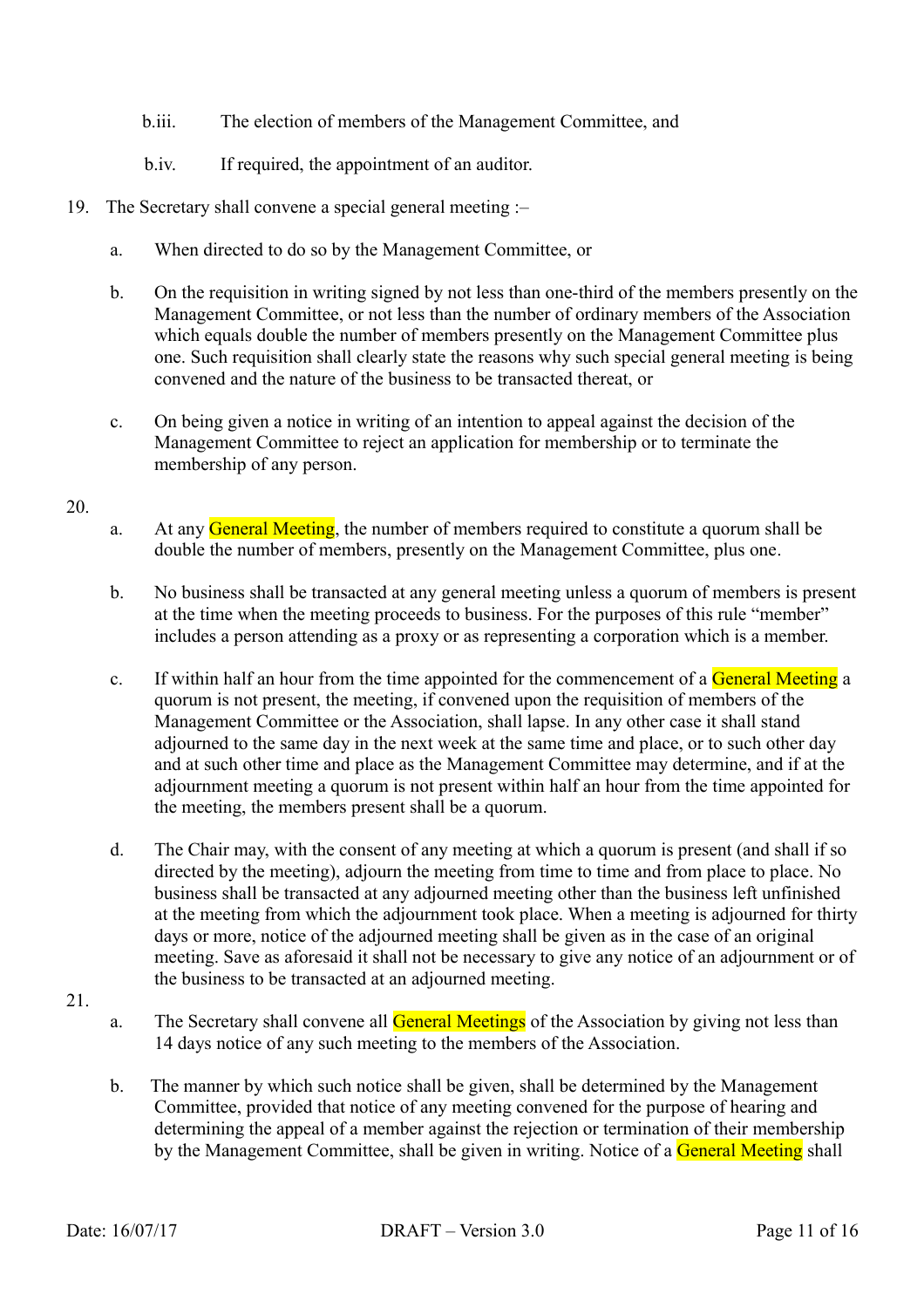clearly state the nature of the business to be discussed thereat.

- 22. Unless otherwise provided by these Rules, at every general meeting :–
	- a. The President shall preside as Chair, or if there is no President, or if the President is not present within fifteen minutes after the time appointed for the holding of the meeting or is unwilling to act, the Vice-President shall be the Chair or if the Vice-President is not present or is unwilling to act, then the members present shall elect one of their number to be the Chair of the meeting,
	- b. The Chair shall maintain order and conduct the meeting in a proper and orderly manner,
	- c. Every question, matter or resolution shall be decided by a majority of votes of the members present,
	- d. Every member present shall be entitled to one vote and in the case of an equality of votes the Chair shall have a second or casting vote, provided that no member shall be entitled to vote at any general meeting if their annual subscription is more than one month in arrears at the date of the meeting,
	- e. Voting shall be by show of hands or a division of members, unless not less than one-fifth of the members present demand a ballot, in which event there shall be a secret ballot. The Chair shall appoint two members to conduct the secret ballot in such manner as they shall determine and the result of the ballot as declared by the Chair shall be deemed to be the resolution of the meeting at which the ballot was demanded,
	- f. A member may vote in person or by proxy or by attorney and on a show of hands every person present who is a member or a representative of a member shall have one vote and in a secret ballot every member present in person or by proxy or by attorney or other duly authorised representative shall have one vote,
	- g. The instrument appointing a proxy shall be in writing, in the common or usual form under the hand of the appointer or of their attorney duly authorised in writing or, if the appointer is a corporation, either under seal or under the hand of an officer or attorney duly authorised. A proxy may but need not be a member of the Association. The instrument appointing a proxy shall be deemed to confer authority to demand or join in demanding a secret ballot,
	- h. Where it is desired to afford members an opportunity of voting for or against a resolution the instrument appointing a proxy shall be in the following form as circumstances permit:-

# BRISBANE AREA WICEN GROUP INC.  $I,$  of , being a member of the above named Association, hereby appoint of  $\overline{\phantom{a}}$  , or failing them, of ,, as my proxy to vote for Date: 16/07/17 DRAFT – Version 3.0 Page 12 of 16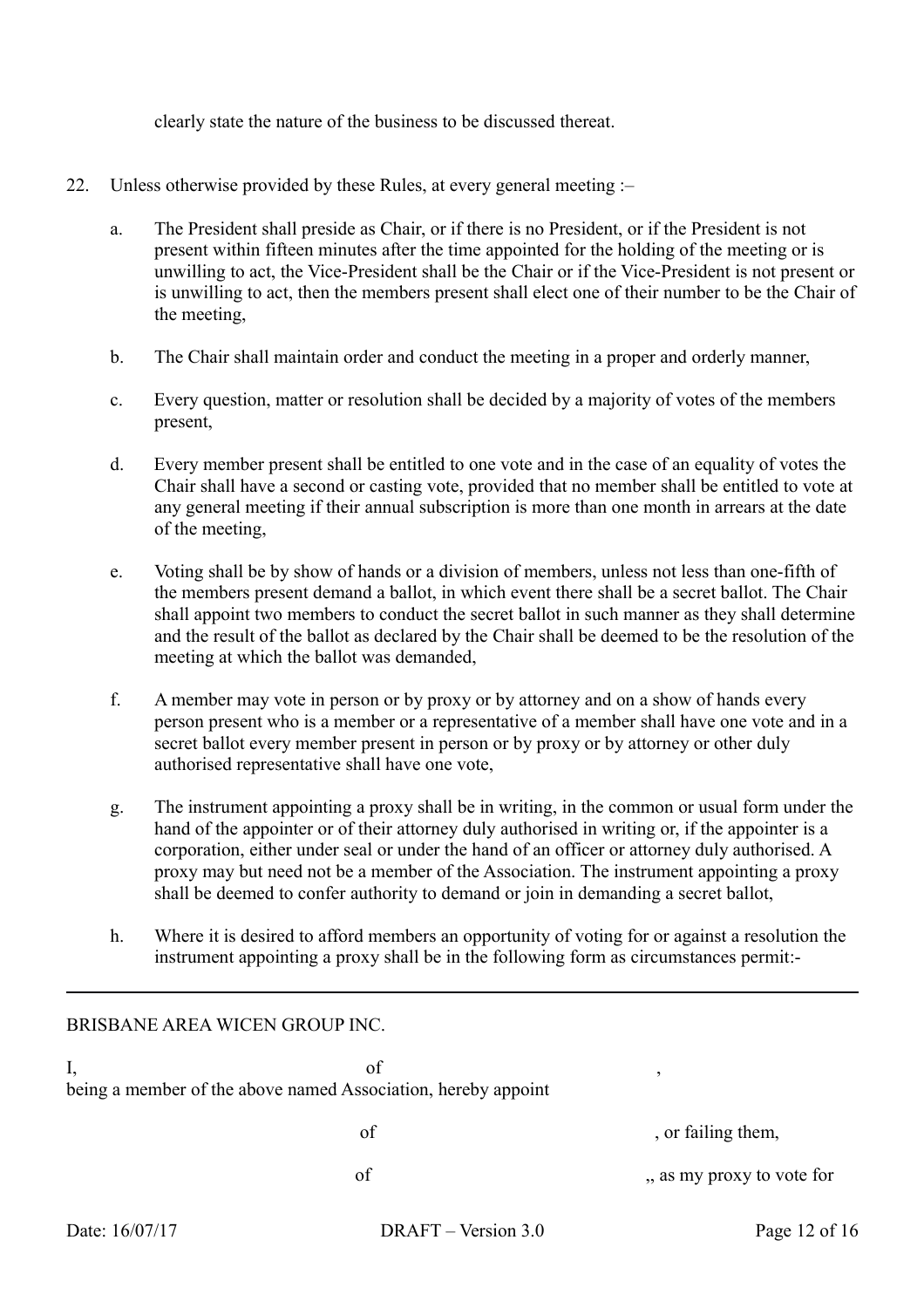| me on my behalf at the                                                                                 |                                                   | (Annual) General Meeting of the Association, |
|--------------------------------------------------------------------------------------------------------|---------------------------------------------------|----------------------------------------------|
| to be held on the                                                                                      | day of                                            | , and at any adjournment thereof.<br>, 20    |
| Signed this                                                                                            | day of                                            | , 20                                         |
|                                                                                                        |                                                   | Signature                                    |
| This form is to be used                                                                                | in favour of<br>$\bullet$<br>against<br>$\bullet$ | the resolution                               |
| * Strike out whichever is not desired. (Unless otherwise instructed, the proxy may vote as they thinks |                                                   |                                              |

 $fit.$ ):

- i. The instrument appointing a proxy shall be deposited with the Secretary prior to the commencement of any meeting or adjourned meeting at which the person named in the instrument proposes to vote, and
- j. The Secretary shall cause full and accurate minutes of all questions, matters, resolutions and other proceedings of every Management Committee meeting and general meeting to be entered or recorded in a book or other media to be open for inspection at all reasonable times by any financial member who previously applies to the Secretary for that inspection. For the purposes of ensuring the accuracy of the recording of such minutes, the minutes of every Management Committee meeting shall be signed by the Chair of that meeting or the Chair of the next Management Committee meeting verifying their accuracy. Similarly, the minutes of every general meeting shall be signed by the Chair of that meeting or the Chair of the next succeeding general meeting.

Provided that the minutes of any Annual General Meeting shall be signed by the Chair of that meeting or the Chair of the next succeeding general meeting or Annual General Meeting.

# BY-LAWS.

23. The Management Committee may from time to time make, amend or repeal By-Laws, not inconsistent with these Rules, for the internal management of the Association and any **By-Law** may be set aside by a general meeting of the members.

# ALTERATION OF RULES

24. Subject to the provisions of the Associations Incorporation Act 1981 and amendments, these Rules may be amended, rescinded or added to from time to time by a special resolution carried at any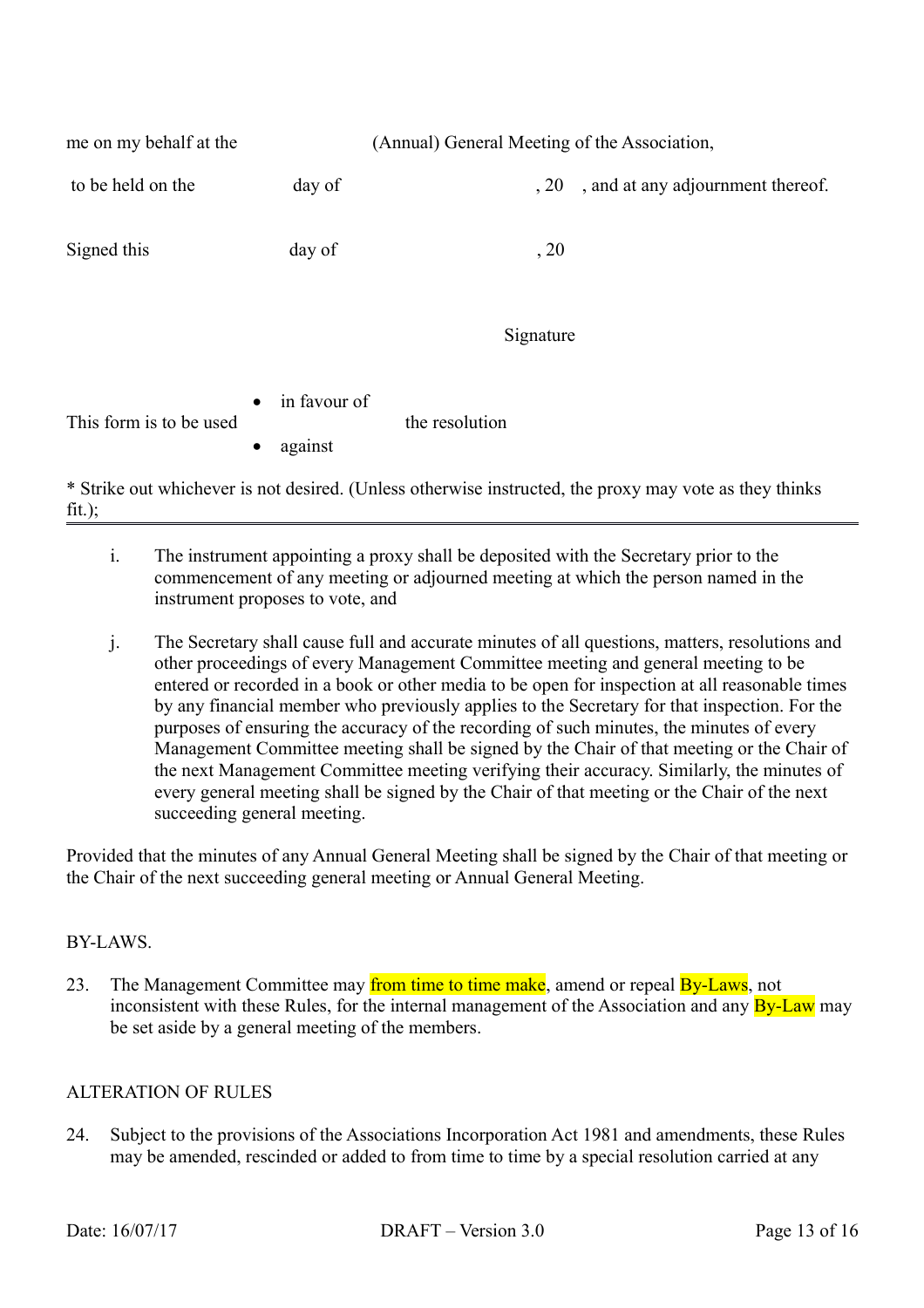general meeting, however an amendment, repeal or addition is valid only if it is registered by the chief executive.

#### COMMON SEAL.

25. The Management Committee shall provide for a Common Seal and for its safe custody. The Common Seal shall only be used by the authority of the Management Committee and every instrument to which the seal is affixed shall, be signed by a member of the Management Committee and shall be countersigned by the Secretary or by a second member of the Management Committee or by some other person appointed by the Management Committee for the purpose.

#### FUNDS AND ACCOUNTS.

- a. The funds of the Association shall be banked in the name of the Association in such financial institution as the Management Committee may from time to time direct.
- b. Proper books and accounts shall be kept and maintained either in written, printed or electronic form in the English language showing correctly the financial affairs of the Association and the particulars usually shown in books of a like nature.
- c. All moneys shall be banked as soon as practicable after receipt thereof.
- d. All amounts of twenty dollars or over shall be paid by cheque signed or other transfer authorised by any two, of the President, Secretary, Treasurer or other member authorised from time to time by the Management Committee.
- e. Cheques shall be crossed "not negotiable" except those in payment of wages, allowances or petty cash recoupments which may be left open.
- f. The Management Committee shall determine the amount of petty cash which shall be kept on the imprest system.
- g. All expenditures shall be approved or ratified at a Management Committee meeting.
- h. As soon as practicable after the end of the financial year, the Treasurer shall cause to be prepared a statement containing particulars of :
	- a. The income and expenditure for the financial year just ended, and
	- b. The assets and liabilities and of all mortgages, charges and securities affecting the property of the Association at the close of that year.
- i. All such statements shall be examined by the Management Committee or Auditor, if required, who shall present their report upon such audit to the Secretary prior to the holding of the Annual General Meeting next following the financial year in respect to which such audit was made.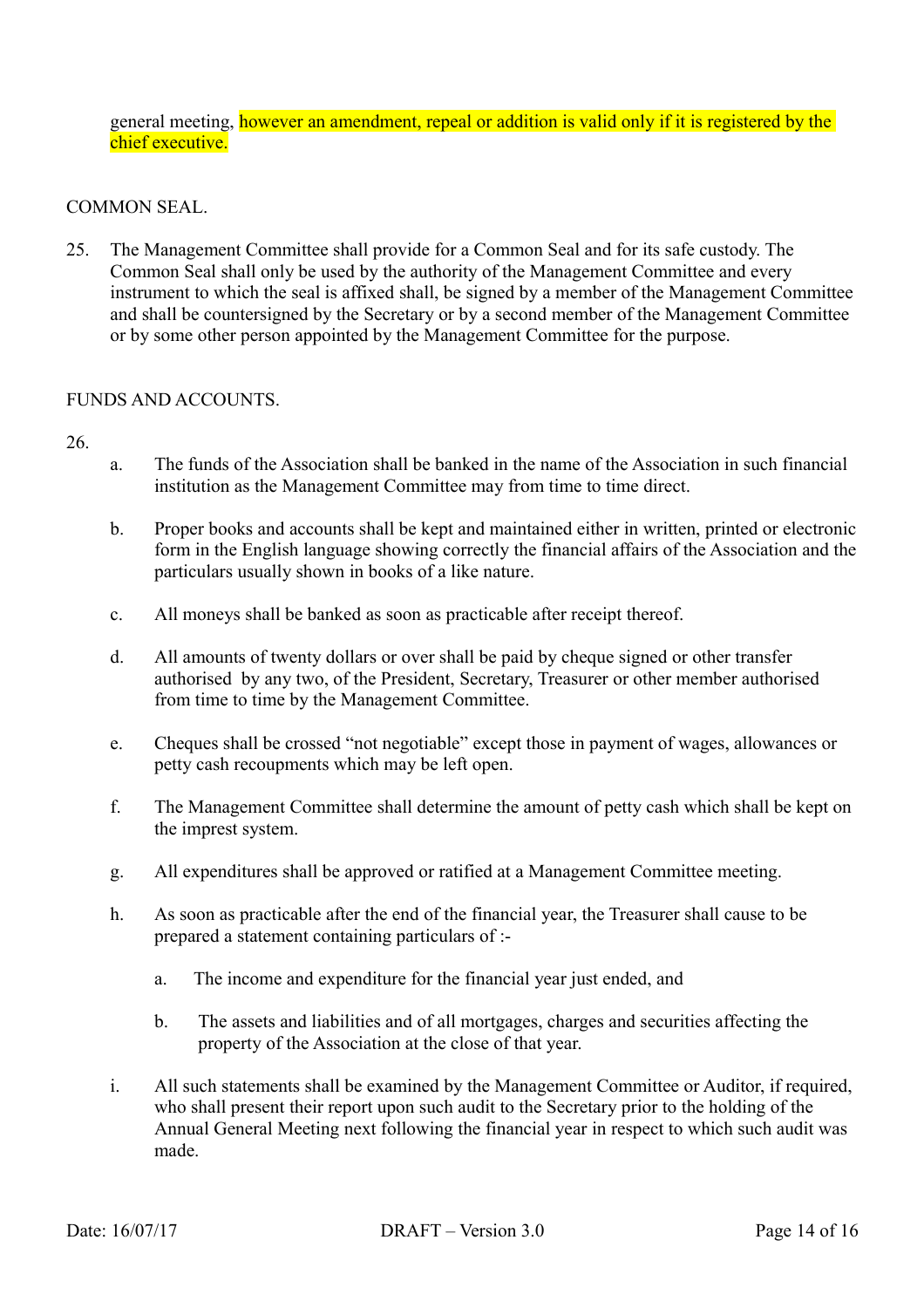j. The income and property of the Association whence soever derived shall be used and applied solely in promotion of its objects and in the exercise of its powers as set out herein and no portion thereof shall be distributed, paid or transferred directly or indirectly by way of dividend, bonus or otherwise by way of profit to or amongst the members of the Association provided that nothing herein contained shall prevent the payment in good faith of interest to any such member in respect of moneys advanced by them to the Association or to any member of the Association or other person in return for any services actually rendered to the Association provided further that nothing herein contained shall be construed so as to prevent the payment or repayment to any member of out-of-pocket expenses, money lent, reasonable and proper charges for goods hired by the Association or reasonable and proper rent for premises demised or let to the Association.

# DOCUMENTS.

27. The Management Committee shall provide for the safe custody of the books, documents, electronic records, instruments of title and securities of the Association.

# FINANCIAL YEAR.

28. The financial year of the Association shall close on the  $30<sup>th</sup>$  day of June each year.

# DISTRIBUTION OF ASSETS.

29. If the Association shall be wound up in accordance with the provisions of the Associations Incorporation Act 1981 and subsequent amendments, and there remains, after satisfaction of all its debts and liabilities, any property whatsoever, the same shall not be paid to or distributed among the members of the Association, but shall be given or transferred to some other institution or institutions having objects similar to the objects of the Association, and which shall prohibit the distribution of its or their income and property among its or their members to an extent at least as great as is imposed on the Association under or by virtue of Rule 26 (j), such institution or institutions to be determined by the members of the Association.

#### INDEMNITY

30. All Management Committee members and persons in the employ of the Association and any person carrying out duties entrusted to them by or on behalf of the **Association**, shall be hereby indemnified out of the assets of the Association against all actions, costs, suits, proceedings, claims or demands whatsoever which may be brought or made against any one of them and against all fines, penalties, costs, charges and other expenses which may be or become payable or incurred by any one or more of them in consequence of carrying out such duties in good faith.

# DEFINITIONS AND INTERPRETATION.

31. In this constitution:-